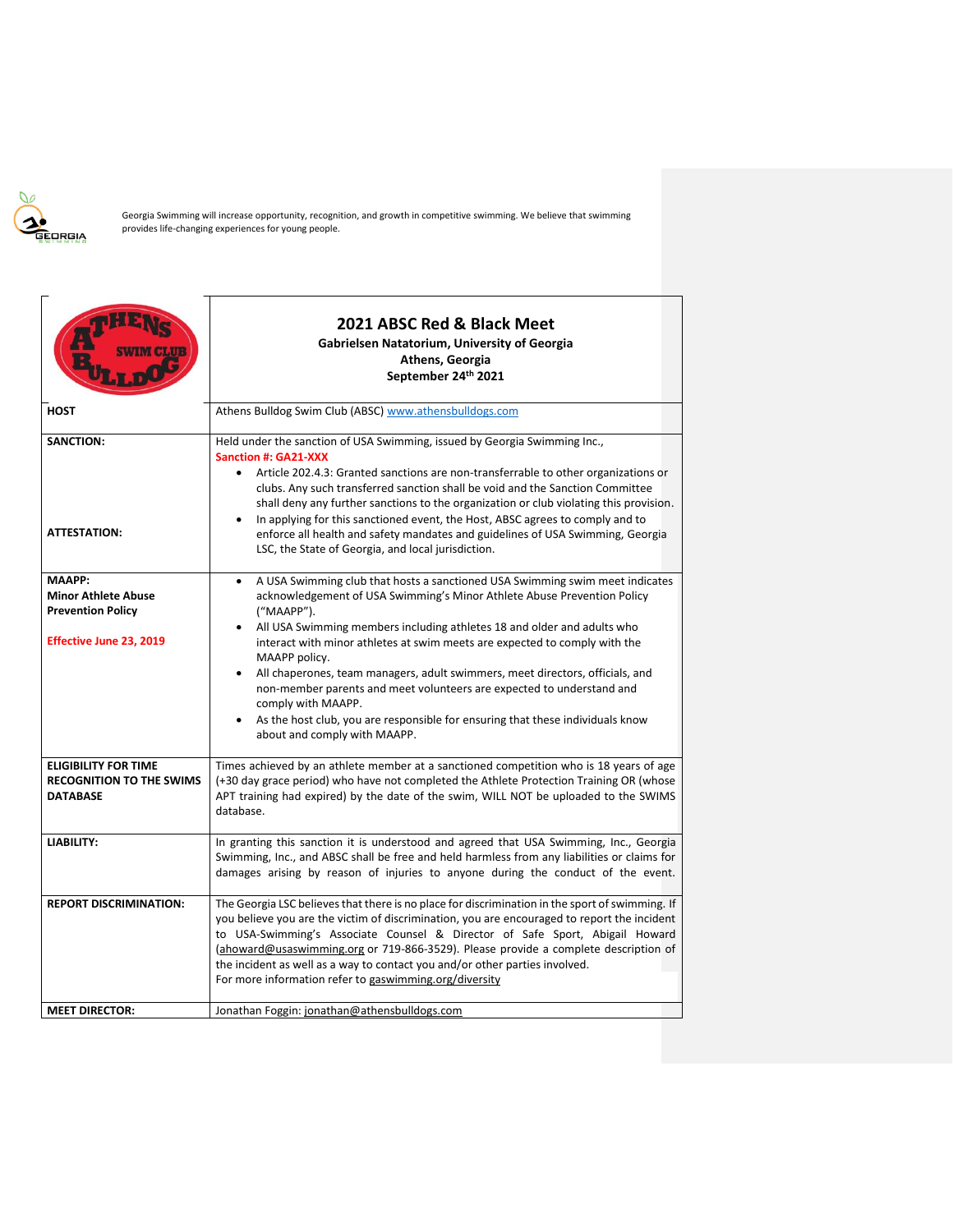| <b>MEET REFEREE:</b>     |                                                                                                                                                                             |                              |
|--------------------------|-----------------------------------------------------------------------------------------------------------------------------------------------------------------------------|------------------------------|
| <b>STARTER:</b>          | Shami Jones: shamicjones@gmail.com<br>Melissa Halbach                                                                                                                       |                              |
| <b>STROKE AND TURN:</b>  | Lannae Johnson                                                                                                                                                              |                              |
| <b>ADMIN OFFICIAL:</b>   | Rhonda Ackerman                                                                                                                                                             |                              |
| <b>SAFETY DIRECTOR:</b>  | Mike Radford                                                                                                                                                                |                              |
| <b>FACILITY:</b>         | UGA Gabrielsen Natatorium                                                                                                                                                   |                              |
|                          | 330 River Road,                                                                                                                                                             |                              |
|                          | Athens, GA 30602                                                                                                                                                            |                              |
|                          | This facility's competition pool is an 8 lane, 25-yard pool with Colorado timing and                                                                                        |                              |
|                          | scoreboard. The competition course has been certified in accordance with 104.2.2C(4). The                                                                                   |                              |
|                          | certification is on file with USA Swimming, Inc., and Georgia Swimming, Inc. The pool depth                                                                                 |                              |
|                          | at the start end equals (8 feet) and turn end depth equals (8 feet).                                                                                                        |                              |
|                          | 10 warm-up lanes will be available.                                                                                                                                         | <b>Commented [R1]: Added</b> |
|                          |                                                                                                                                                                             |                              |
| <b>SCHEDULE:</b>         | Session 1: All Age Groups<br>Warm up: 5:00 pm<br>Start: 5:45 pm                                                                                                             |                              |
|                          |                                                                                                                                                                             |                              |
| <b>MEET FORMAT:</b>      | This will be a timed final SCY meet. 8 lanes will be used for competition.                                                                                                  |                              |
|                          |                                                                                                                                                                             |                              |
| <b>ENTRY FEES:</b>       | There will be a \$30 per swimmer flat fee                                                                                                                                   |                              |
|                          |                                                                                                                                                                             |                              |
| <b>ELIGIBILITY:</b>      | Open to all USA-registered swimmers who are members of ABSC. ABSC will not allow                                                                                            |                              |
|                          | unregistered swimmers, coaches, officials, or teams to participate in this meet. No                                                                                         |                              |
|                          | swimmer will be permitted to compete unless the swimmer is a member in as provided in                                                                                       |                              |
|                          | Article 302.                                                                                                                                                                |                              |
| <b>ENTRIES:</b>          | Swimmers may swim a maximum of 4 individual events and two relays.                                                                                                          |                              |
|                          |                                                                                                                                                                             |                              |
| <b>CHECK IN</b>          | N/A                                                                                                                                                                         |                              |
| <b>CLERK of COURSE</b>   |                                                                                                                                                                             |                              |
| <b>ENTRY SUBMISSION:</b> | September 20 <sup>th</sup> , 2021 by 6:00 pm                                                                                                                                |                              |
|                          | Submit entries using Hy-Tek team manager. Entries must include the USA Swimming Club                                                                                        |                              |
|                          | Code and each swimmer's USA Swimming number, first and last name, age, and seeding                                                                                          |                              |
|                          | time for each event entered.                                                                                                                                                |                              |
|                          |                                                                                                                                                                             |                              |
|                          |                                                                                                                                                                             |                              |
| <b>RULES:</b>            | Tech Suit Restriction for 12-and-Under Swimmers:                                                                                                                            |                              |
|                          | https://www.usaswimming.org/news/2020/08/24/tech-suit-restriction-for-12-and-                                                                                               |                              |
|                          | under-swimmers                                                                                                                                                              |                              |
|                          | 102.8 SWIMWEAR                                                                                                                                                              |                              |
|                          | .1 Design                                                                                                                                                                   |                              |
|                          | F. No Technical Suit may be worn by any 12 & Under USA Swimming athlete member in                                                                                           |                              |
|                          | competition at any Sanctioned, Approved or Observed meet.                                                                                                                   |                              |
|                          | 1) A Technical Suit is one that has the following components:                                                                                                               |                              |
|                          | a. Any suit with any bonded or taped seams regardless of its fabric or silhouette; or                                                                                       |                              |
|                          | b. Any suit with woven fabric extending past the hips.                                                                                                                      |                              |
|                          | (Note: WOVEN FABRIC-A suit with woven fabric and sewn seams that does not extend                                                                                            |                              |
|                          | below the hips is permitted.)                                                                                                                                               |                              |
|                          | (Note: KNIT FABRIC-A suit with knit fabric and sewn seams not extending below the knees                                                                                     |                              |
|                          | is permitted.)                                                                                                                                                              |                              |
|                          | This rule is in effect for all USA Swimming competitions in the United States, so<br>any manufacturer or vendor selling a suit in the United States is subject to the above |                              |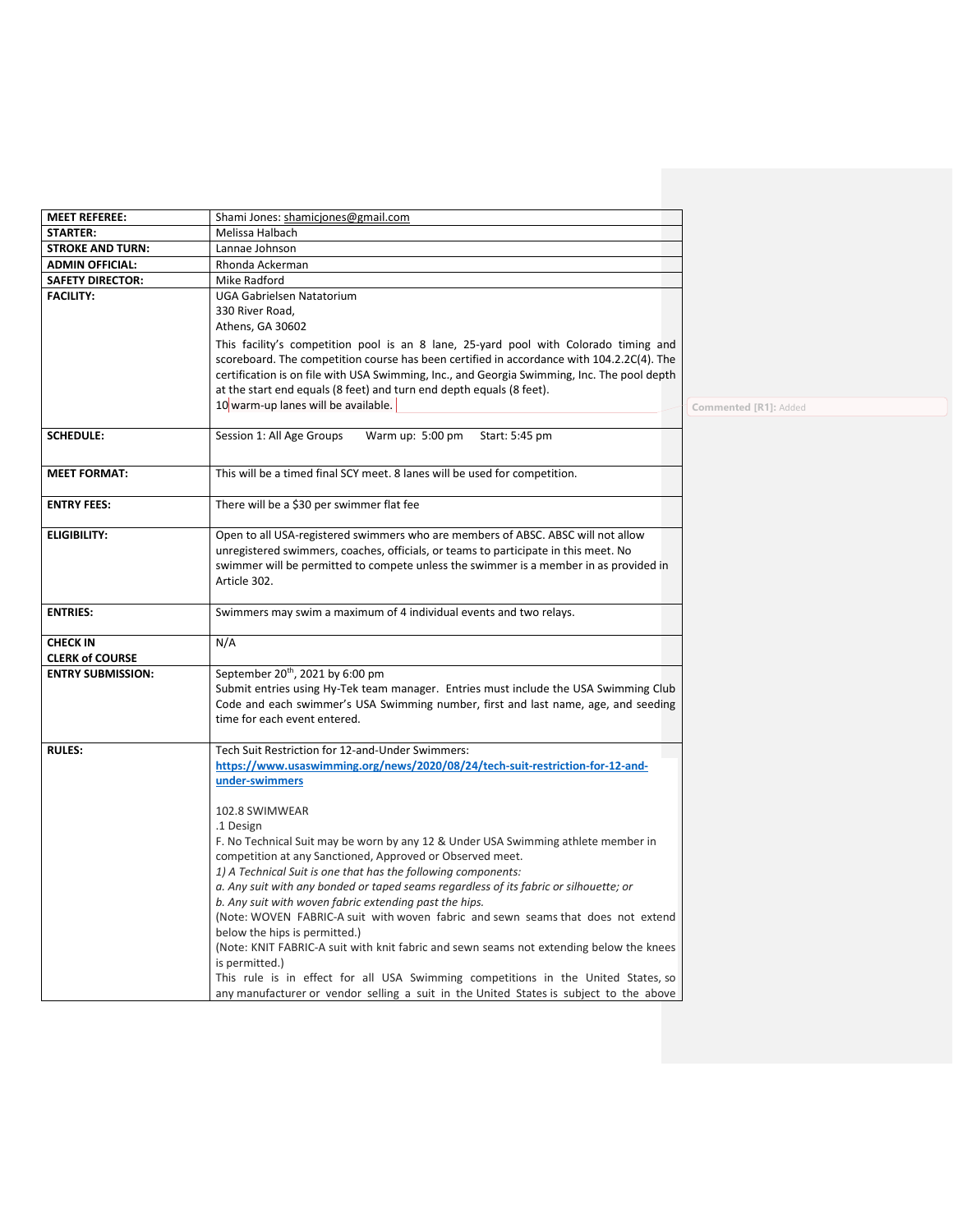|                   | rule. No Technical Suits may be worn by any 12-Under USA Swimming athlete member in<br>competition at any Sanctioned, Approved or Observed meet.                                                                                                                                                                                                                                                                                                                                                                                                                                                                                                                                   |
|-------------------|------------------------------------------------------------------------------------------------------------------------------------------------------------------------------------------------------------------------------------------------------------------------------------------------------------------------------------------------------------------------------------------------------------------------------------------------------------------------------------------------------------------------------------------------------------------------------------------------------------------------------------------------------------------------------------|
|                   | Current USA Swimming Rules, including the Minor Athlete Abuse Prevention Policy<br>("MAAPP"), will govern this meet.                                                                                                                                                                                                                                                                                                                                                                                                                                                                                                                                                               |
|                   | Use of audio or visual recording devices, including a cell phone, is not permitted in changing<br>areas, behind the blocks (Including warm-up, warm-down, and Competition), rest rooms or<br>locker rooms.                                                                                                                                                                                                                                                                                                                                                                                                                                                                         |
|                   | Any swimmer entered in the meet, must be certified by a USA Swimming member-coach as<br>being proficient in performing a racing start or must start each race from within the water.<br>When unaccompanied by a member coach, it is the responsibility of the swimmer or the<br>swimmer's legal guardian to ensure compliance with this requirement.                                                                                                                                                                                                                                                                                                                               |
|                   | <b>Deck changes are prohibited.</b> (Defined as changing, in whole or in part, into or out of a<br>swimsuit when wearing just one suit in an area other than a permanent or temporary locker<br>room, bathroom, changing room or other space designated for changing purposes).<br>Swimmers participating in deck changing could be subject to removal from further<br>competition in the meet.                                                                                                                                                                                                                                                                                    |
|                   | On deck registrations will not be permitted during this event.                                                                                                                                                                                                                                                                                                                                                                                                                                                                                                                                                                                                                     |
|                   | Operation of a drone, or any other flying apparatus, is prohibited over the venue (pools,<br>athlete/coaches' areas, spectator areas and open ceiling locker rooms) any time athletes,<br>coaches, officials and /or spectators are present. Exceptions may be granted with prior<br>written approval by the Program Operations Vice Chair, Program & Events Committee Chair,<br>or designee.                                                                                                                                                                                                                                                                                      |
|                   | Photos and videos may be taken of swimmers during the meet by parents or a professional<br>photographer retained by the host club. All participants agree to be filmed or photographed<br>by photographers designated by the meet host and to allow the meet host the right to use<br>names, pictures, likenesses, and biographical information before, during, or after the period<br>of participation in Georgia Swimming competitions to promote swimming and meets hosted<br>by the meet organizer. If you do not wish to have your child(ren) photographed, you may<br>withdraw your consent by informing the Meet Director before the start of the first day of<br>the meet. |
|                   | A swimmer must start and finish the race in the same lane.                                                                                                                                                                                                                                                                                                                                                                                                                                                                                                                                                                                                                         |
|                   | Deck Pass is acceptable proof of USA Swimming membership.                                                                                                                                                                                                                                                                                                                                                                                                                                                                                                                                                                                                                          |
|                   | Swimmers participating under the provisions of 202.9 or USA Swimming's "open border"<br>policy must be under the supervision of their own coach or a USA Swimming member coach.<br>The Meet Director or Meet Referee may assist the swimmer in deciding for such supervision,<br>but it is the swimmer's responsibility to make such arrangements prior to the start of the<br>meet.                                                                                                                                                                                                                                                                                               |
| <b>COACHES:</b>   | Coaches will be required to sign in and show their USA Swimming coaches registration card<br>or DECK PASS for verification that all certifications are current.                                                                                                                                                                                                                                                                                                                                                                                                                                                                                                                    |
| <b>OFFICIALS:</b> | ABSC welcomes visiting officials and apprentices and will appreciate help in officiating this<br>competition. There will be an official's meeting 30 minutes prior to the start of each session.                                                                                                                                                                                                                                                                                                                                                                                                                                                                                   |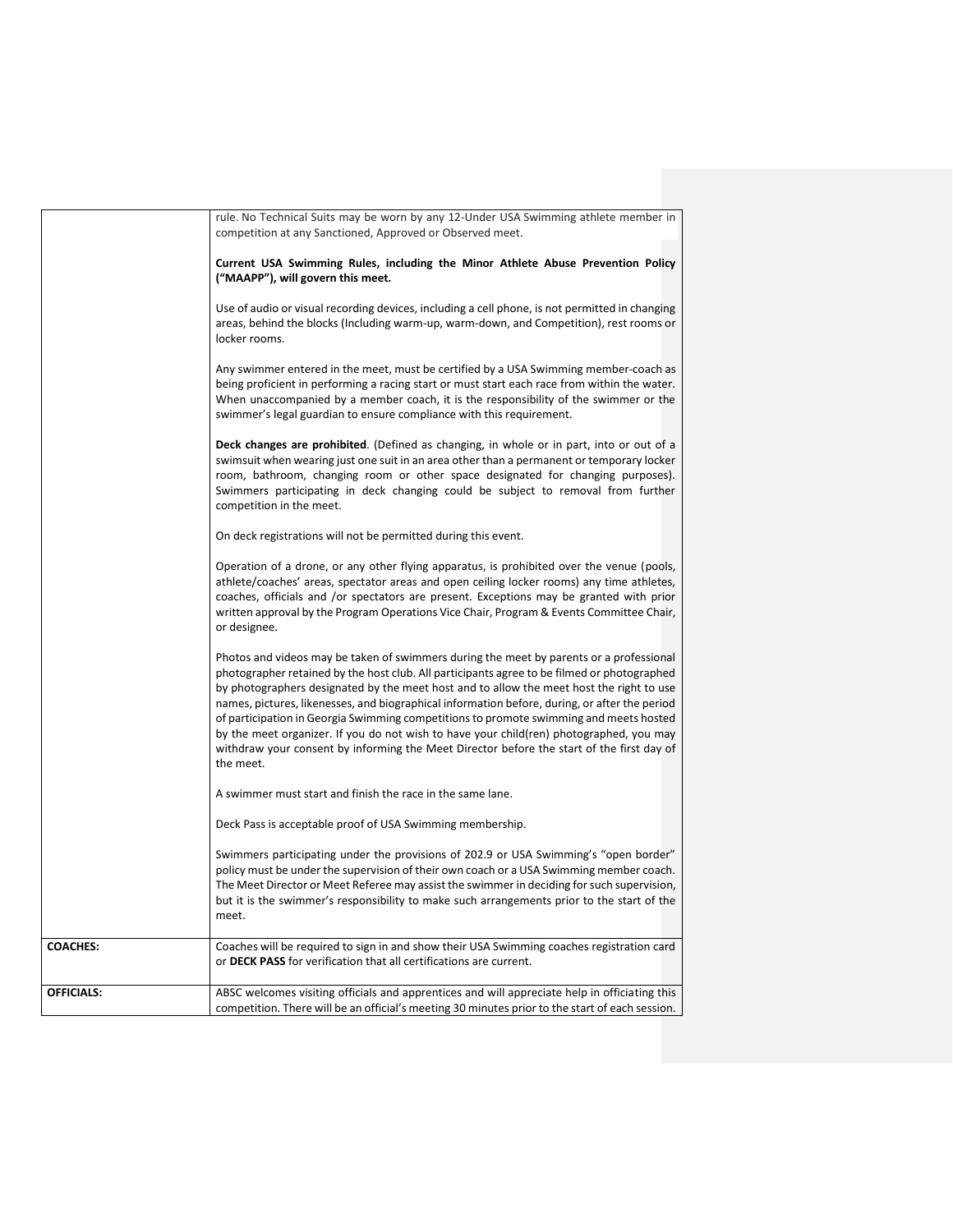| hospitality.<br><b>MEET COMMITTEE:</b><br>members, as appropriate. As defined in the Official Glossary<br>(2021 USA Swimming Rulebook)<br><b>AWARDS:</b><br>None<br><b>SCORING:</b><br>be double the individual points, scoring three only.<br><b>CONCESSIONS:</b><br>None<br><b>GEORGIA WARM-UP POLICY:</b><br>supervise in the vicinity of all warm-up activities.<br><b>Refer www.gaofficials.org/documents &gt; Sanctions</b><br><b>GEORGIA SCRATCH RULE:</b><br>Refer www.gaofficials.org/documents > Sanctions | <b>MISC. INFORMATION:</b> | None                                                                                                                                                                                                                                                                                                                                                                                   |  |
|----------------------------------------------------------------------------------------------------------------------------------------------------------------------------------------------------------------------------------------------------------------------------------------------------------------------------------------------------------------------------------------------------------------------------------------------------------------------------------------------------------------------|---------------------------|----------------------------------------------------------------------------------------------------------------------------------------------------------------------------------------------------------------------------------------------------------------------------------------------------------------------------------------------------------------------------------------|--|
|                                                                                                                                                                                                                                                                                                                                                                                                                                                                                                                      |                           |                                                                                                                                                                                                                                                                                                                                                                                        |  |
|                                                                                                                                                                                                                                                                                                                                                                                                                                                                                                                      |                           |                                                                                                                                                                                                                                                                                                                                                                                        |  |
|                                                                                                                                                                                                                                                                                                                                                                                                                                                                                                                      |                           | The Georgia Swimming approved warm-up guidelines will be followed for this meet. Warm-<br>up lane assignments will be posted at the pool. USA Swimming Certified Coaches must                                                                                                                                                                                                          |  |
|                                                                                                                                                                                                                                                                                                                                                                                                                                                                                                                      |                           |                                                                                                                                                                                                                                                                                                                                                                                        |  |
|                                                                                                                                                                                                                                                                                                                                                                                                                                                                                                                      |                           | Points will be awarded as follows: Individual events: 9, 7, 6, 5, 4, 3, 2, 1. Relay points will                                                                                                                                                                                                                                                                                        |  |
|                                                                                                                                                                                                                                                                                                                                                                                                                                                                                                                      |                           |                                                                                                                                                                                                                                                                                                                                                                                        |  |
|                                                                                                                                                                                                                                                                                                                                                                                                                                                                                                                      |                           | The Meet Committee shall be established during the coaching meeting or prior to the<br>competition and shall consist of the Meet Director, Meet Referee, Coaches, and athlete                                                                                                                                                                                                          |  |
|                                                                                                                                                                                                                                                                                                                                                                                                                                                                                                                      |                           | The official's uniform will consist of a white polo collared shirt, navy blue shorts, skirts or<br>slacks with white socks and shoes. All officials must present at check in, their current LSC<br>Officials Certification Card; OR a recently completed Apprentice Form; AND proof of current<br>USA Swimming Non-Athlete membership. Credentials may be required for deck access and |  |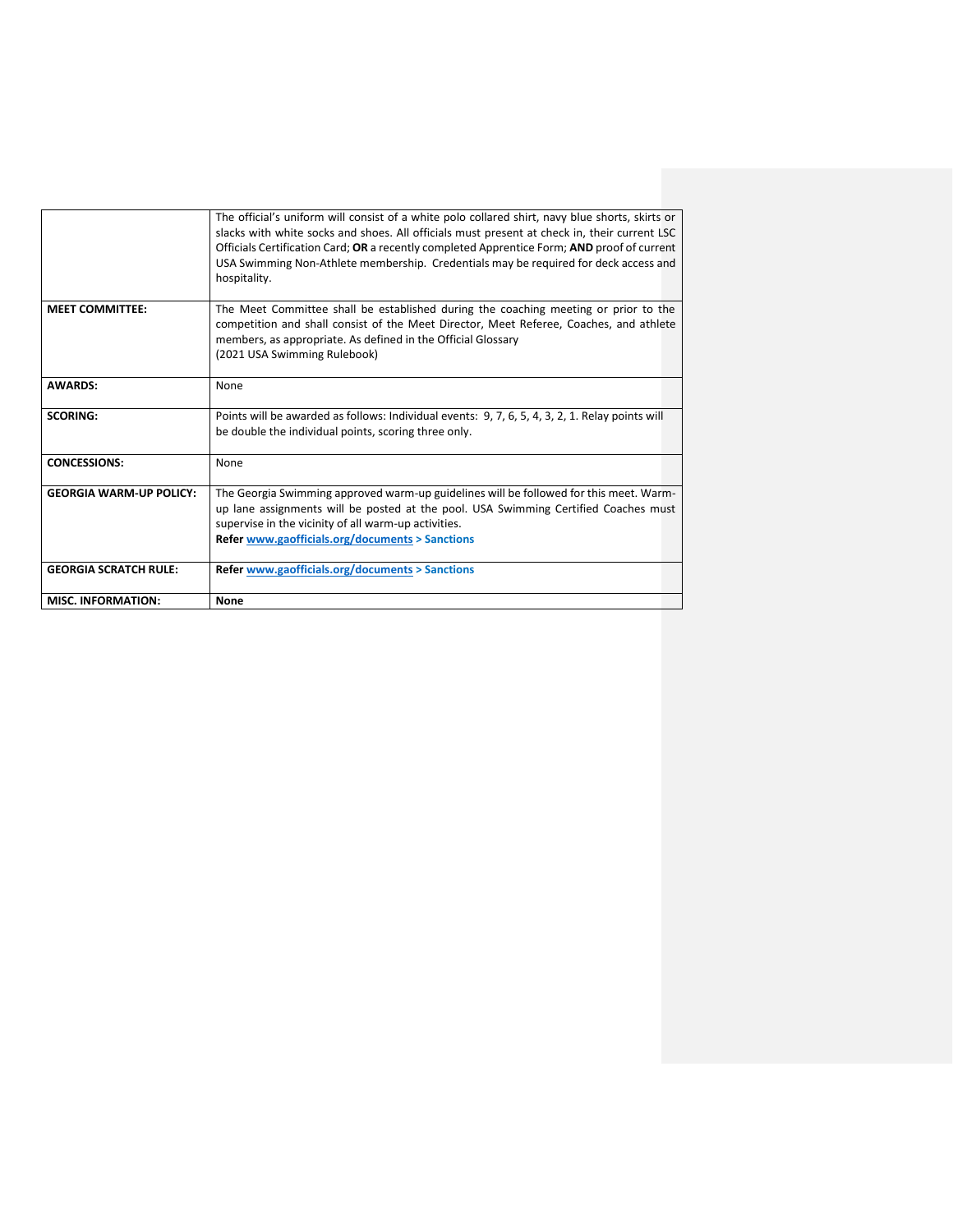## **Warmup: 5:00 pm**

## **Meet Start: 5:45 pm**

| Girls          |                             | <b>Boys</b> |
|----------------|-----------------------------|-------------|
|                |                             |             |
| 1              | 8 & Under 100 Medley Relay  | 2           |
| 3              | 10 & Under 200 Medley Relay | 4           |
| 5              | 12 & Under 200 Medley Relay | 6           |
| $\overline{7}$ | 14 & Under 200 Medley Relay | 8           |
| 9              | Senior 200 Medley Relay     | 10          |
| 11             | 8 & Under 25 Freestyle      | 12          |
| 13             | 9-10 50 Freestyle           | 14          |
| 15             | 11-12 50 Freestyle          | 16          |
| 17             | 13-14 50 Freestyle          | 18          |
| 19             | Senior 50 Freestyle         | 20          |
| 21             | 8 & Under 25 Breaststroke   | 22          |
| 23             | 9-10 50 Breaststroke        | 24          |
| 25             | 11-12 50 Breaststroke       | 26          |
| 27             | 13-14 50 Breaststroke       | 28          |
| 29             | Senior 50 Breaststroke      | 30          |
| 31             | 8 & Under 25 Backstroke     | 32          |
| 33             | 9-10 50 Backstroke          | 34          |
| 35             | 11-12 50 Backstroke         | 36          |
| 37             | 13-14 50 Backstroke         | 38          |
| 39             | Senior 50 Backstroke        | 40          |
| 41             | 8 & Under 25 Butterfly      | 42          |
| 43             | 9-10 50 Butterfly           | 44          |
| 45             | 11-12 50 Butterfly          | 46          |
| 47             | 13-14 50 Butterfly          | 48          |
| 49             | Senior 50 Butterfly         | 50          |
| 51             | 8 & Under 100 Free Relay    | 52          |
| 53             | 10 & Under 200 Free Relay   | 54          |
| 55             | 12 & Under 200 Free Relay   | 56          |
| 57             | 14 & Under 200 Free Relay   | 58          |
| 59             | Senior 200 Free Relay       | 60          |
|                |                             |             |

Results will be posted both on Meet Mobile and at

[www.athensbulldogs.com](http://www.athensbulldogs.com/)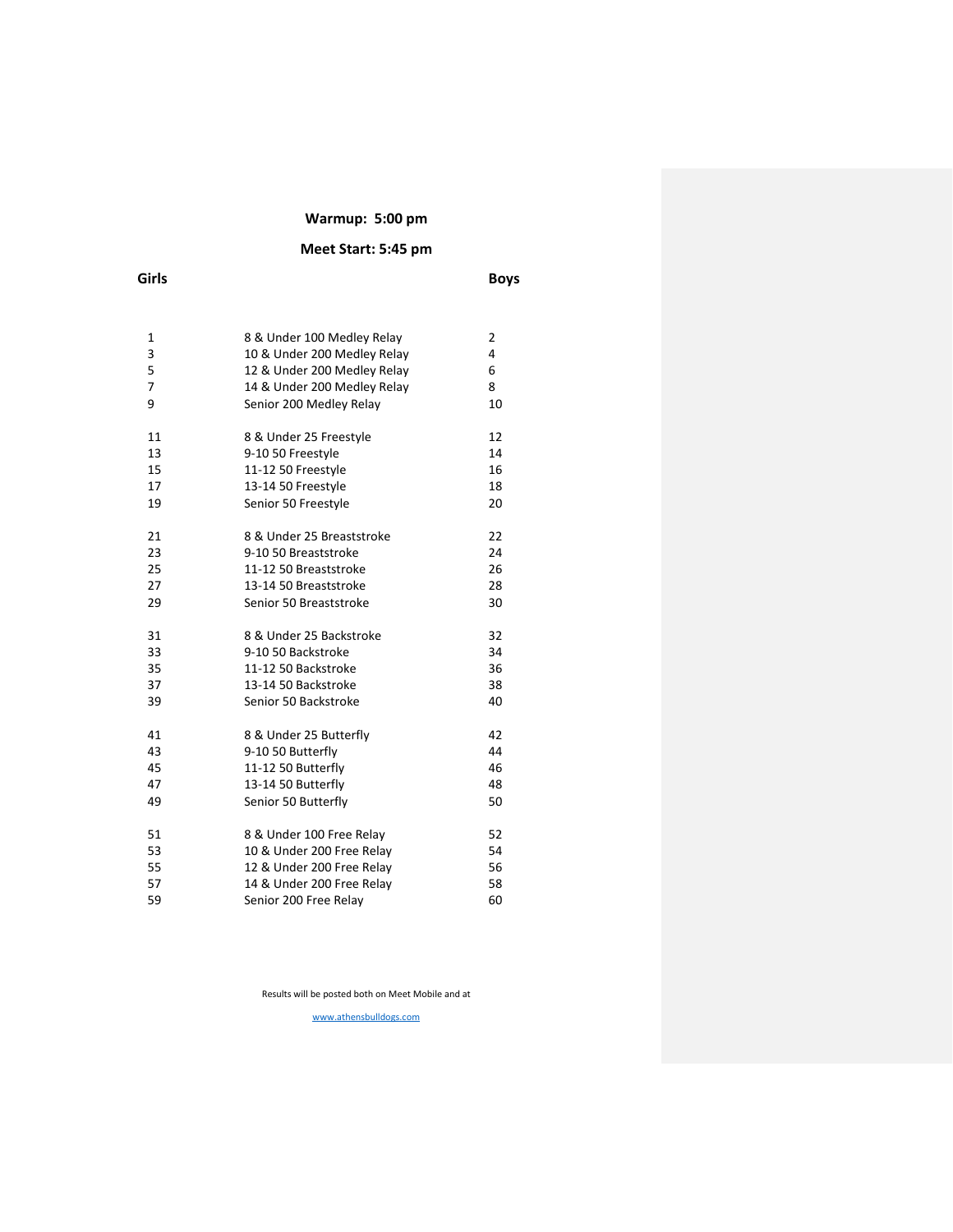|                                                                                                                                                                                                                                      | <b>ABSC Red &amp; Black Meet</b><br>September 24th 2021                                                                                                                                                                        |                                                                                                      |
|--------------------------------------------------------------------------------------------------------------------------------------------------------------------------------------------------------------------------------------|--------------------------------------------------------------------------------------------------------------------------------------------------------------------------------------------------------------------------------|------------------------------------------------------------------------------------------------------|
| Team Name <b>The Contract of Contract Contract Contract Contract Contract Contract Contract Contract Contract Contract Contract Contract Contract Contract Contract Contract Contract Contract Contract Contract Contract Contra</b> |                                                                                                                                                                                                                                |                                                                                                      |
| Team Address experience and the contract of the contract of the contract of the contract of the contract of the contract of the contract of the contract of the contract of the contract of the contract of the contract of th       |                                                                                                                                                                                                                                |                                                                                                      |
|                                                                                                                                                                                                                                      | State ____________                                                                                                                                                                                                             | Zip ___________________                                                                              |
|                                                                                                                                                                                                                                      |                                                                                                                                                                                                                                |                                                                                                      |
|                                                                                                                                                                                                                                      |                                                                                                                                                                                                                                |                                                                                                      |
|                                                                                                                                                                                                                                      |                                                                                                                                                                                                                                |                                                                                                      |
| All coaches from your team present at the meet, must be listed                                                                                                                                                                       |                                                                                                                                                                                                                                |                                                                                                      |
|                                                                                                                                                                                                                                      | 2. Coach and the contract of the contract of the contract of the contract of the contract of the contract of the contract of the contract of the contract of the contract of the contract of the contract of the contract of t |                                                                                                      |
|                                                                                                                                                                                                                                      |                                                                                                                                                                                                                                |                                                                                                      |
|                                                                                                                                                                                                                                      |                                                                                                                                                                                                                                |                                                                                                      |
| Athlete Fee                                                                                                                                                                                                                          | \$30.00 x (number of athletes)                                                                                                                                                                                                 | $= \underbrace{\qquad \qquad }_{\textbf{0}}\qquad \qquad \qquad \qquad$                              |
| Non-Ga LSC registered athletes                                                                                                                                                                                                       | \$2.00 x (number of athletes)                                                                                                                                                                                                  | $= \underbrace{\qquad \qquad }_{\qquad \qquad \qquad }=\underbrace{\qquad \qquad }_{\qquad \qquad }$ |
| <b>TOTAL</b>                                                                                                                                                                                                                         |                                                                                                                                                                                                                                | Fig. 1995                                                                                            |
|                                                                                                                                                                                                                                      |                                                                                                                                                                                                                                |                                                                                                      |

Surcharge applies to all non-Georgia LSC registered swimmers.

| x \$2.00 = |  |
|------------|--|
|------------|--|

**Total fees submitted.** 

## **Submit one check payable to: ABSC**

Entries must be received on or before **September 20th, 2021** Mail entries to: Jonathan Foggin (jonathan@athensbulldogs.com 139 Hope Avenue, Athens, GA 30606

WAIVER, ACKNOWLEDGMENT AND LIABILITY RELEASE

I, the undersigned coach, or team representative, verify that all swimmers and coaches listed on the enclosed entry are registered with USA Swimming. I acknowledge that I am familiar with the safety rules of USA Swimming and Georgia Swimming regarding warm-up procedures and that I shall be responsible for the compliance of my swimmers with those rules during this meet. In granting this sanction it is understood and agreed that USA Swimming, Georgia LCS, and ABSC shall be free and harmless from any liabilities or claims for damages arising by reason of injuries to anyone during the conduct of the event. I have reviewed RULE 302.4 FALSE REGISTRATION and understand that if a swimmer who is not properly registered with USA Swimming competes in a sanctioned competition, Georgia Swimming Inc. may impose a fine of up to \$100.00 per event against the individual, member coach or member club submitting the entry.

\_\_\_\_\_\_\_\_\_\_\_\_\_\_\_\_\_\_\_\_\_\_\_\_\_\_\_\_\_\_\_\_\_\_\_\_\_\_\_\_\_\_\_\_\_\_\_\_\_\_ \_\_\_\_\_\_\_\_\_\_\_\_\_\_\_\_\_\_\_\_\_\_\_\_\_\_\_\_\_\_\_\_\_

Signature/Title Date